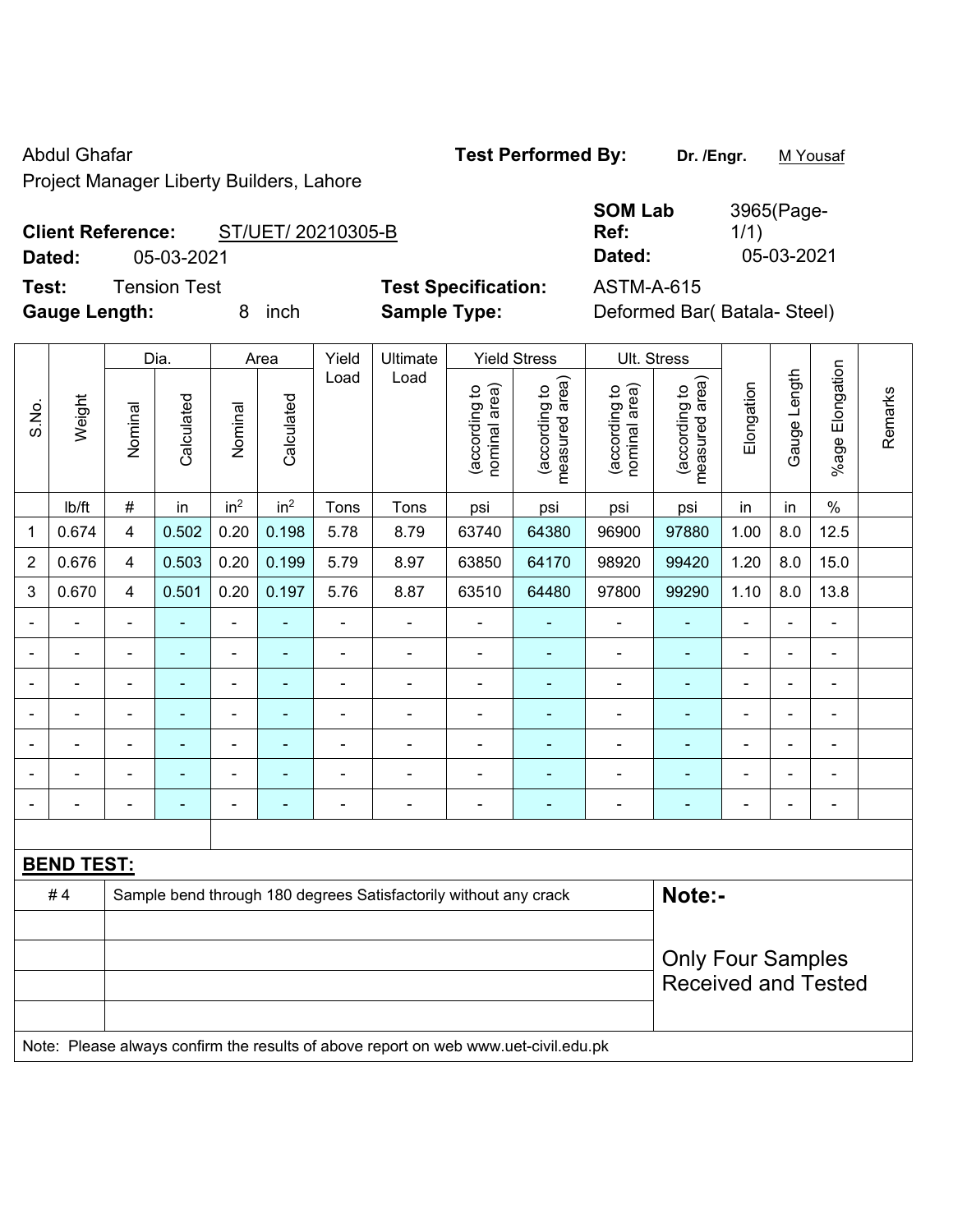Muhammad Saleem **Test Performed By: Dr. /Engr.** S Asad Ali Gillani Project Director (North-3) PAEC, Chashma

### **SOM Lab Ref:**  3958(Page-1/1) **Dated:** 01-03-2021 **Dated:** 04-03-2021

**Client Reference:** WASO-P(KCI)LOT-002(323)/2020

**Test:** Tension Test & Bend Test **Test Specification:** ASTM-A-615 **Gauge Length:** 8 inch **Sample Type:** Deformed Bar

|                | Weight            |                | Dia.       |                              | Area                     | Yield          | Ultimate                                                                            |                                | <b>Yield Stress</b>             |                                | Ult. Stress                     |                          |                |                 |         |
|----------------|-------------------|----------------|------------|------------------------------|--------------------------|----------------|-------------------------------------------------------------------------------------|--------------------------------|---------------------------------|--------------------------------|---------------------------------|--------------------------|----------------|-----------------|---------|
| S.No.          |                   | Nominal        | Calculated | Nominal                      | Calculated               | Load           | Load                                                                                | nominal area)<br>(according to | (according to<br>measured area) | (according to<br>nominal area) | (according to<br>measured area) | Elongation               | Gauge Length   | %age Elongation | Remarks |
|                | lb/ft             | #              | in         | in <sup>2</sup>              | in <sup>2</sup>          | Tons           | Tons                                                                                | psi                            | psi                             | psi                            | psi                             | in                       | in             | $\%$            |         |
| 1              | 1.503             | $6\phantom{1}$ | 0.750      | 0.44                         | 0.442                    | 13.51          | 19.95                                                                               | 67700                          | 67400                           | 99990                          | 99540                           | 1.70                     | 8.0            | 21.3            |         |
| $\overline{2}$ | 1.518             | 6              | 0.754      | 0.44                         | 0.446                    | 13.61          | 20.10                                                                               | 68210                          | 67300                           | 100760                         | 99400                           | 1.60                     | 8.0            | 20.0            |         |
| 3              | 0.666             | $\overline{4}$ | 0.500      | 0.20                         | 0.196                    | 6.27           | 9.04                                                                                | 69130                          | 70540                           | 99710                          | 101740                          | 1.30                     | 8.0            | 16.3            |         |
| 4              | 0.670             | $\overline{4}$ | 0.501      | 0.20                         | 0.197                    | 6.37           | 9.09                                                                                | 70260                          | 71330                           | 100270                         | 101800                          | 1.30                     | 8.0            | 16.3            |         |
|                |                   | $\blacksquare$ | ä,         | $\qquad \qquad \blacksquare$ | ÷                        | $\overline{a}$ | $\blacksquare$                                                                      | $\blacksquare$                 | $\blacksquare$                  | $\blacksquare$                 | $\qquad \qquad \blacksquare$    | $\frac{1}{2}$            | ä,             | $\blacksquare$  |         |
|                |                   | ä,             | ÷,         | ä,                           | ۰                        | $\blacksquare$ | $\blacksquare$                                                                      | ä,                             | ÷                               | ÷,                             | ä,                              | ÷.                       |                | $\blacksquare$  |         |
|                |                   |                |            | $\blacksquare$               | $\overline{\phantom{a}}$ |                | $\overline{a}$                                                                      | $\blacksquare$                 | $\blacksquare$                  | $\blacksquare$                 | $\blacksquare$                  | $\blacksquare$           |                | $\blacksquare$  |         |
|                |                   |                |            | $\blacksquare$               |                          |                |                                                                                     | $\blacksquare$                 |                                 |                                |                                 | $\blacksquare$           |                |                 |         |
|                |                   |                | ä,         | $\blacksquare$               |                          |                |                                                                                     | ä,                             | ٠                               |                                | ۰                               | $\blacksquare$           | $\blacksquare$ | $\blacksquare$  |         |
|                |                   | $\blacksquare$ | -          | $\qquad \qquad \blacksquare$ | ۰                        | $\blacksquare$ | $\blacksquare$                                                                      | $\blacksquare$                 | ٠                               | $\blacksquare$                 | ٠                               | $\overline{\phantom{0}}$ |                | $\blacksquare$  |         |
|                |                   |                |            |                              |                          |                |                                                                                     |                                |                                 |                                |                                 |                          |                |                 |         |
|                | <b>BEND TEST:</b> |                |            |                              |                          |                |                                                                                     |                                |                                 |                                |                                 |                          |                |                 |         |
|                | #6                |                |            |                              |                          |                | Sample bend through 180 degrees Satisfactorily without any crack                    |                                |                                 |                                | Note:-                          |                          |                |                 |         |
|                | #4                |                |            |                              |                          |                | Sample bend through 180 degrees Satisfactorily without any crack                    |                                |                                 |                                |                                 |                          |                |                 |         |
|                |                   |                |            |                              |                          |                |                                                                                     |                                |                                 |                                | <b>Only Six Samples</b>         |                          |                |                 |         |
|                |                   |                |            |                              |                          |                |                                                                                     |                                |                                 |                                | <b>Received and Tested</b>      |                          |                |                 |         |
|                |                   |                |            |                              |                          |                |                                                                                     |                                |                                 |                                |                                 |                          |                |                 |         |
|                |                   |                |            |                              |                          |                | Note: Please always confirm the results of above report on web www.uet-civil.edu.pk |                                |                                 |                                |                                 |                          |                |                 |         |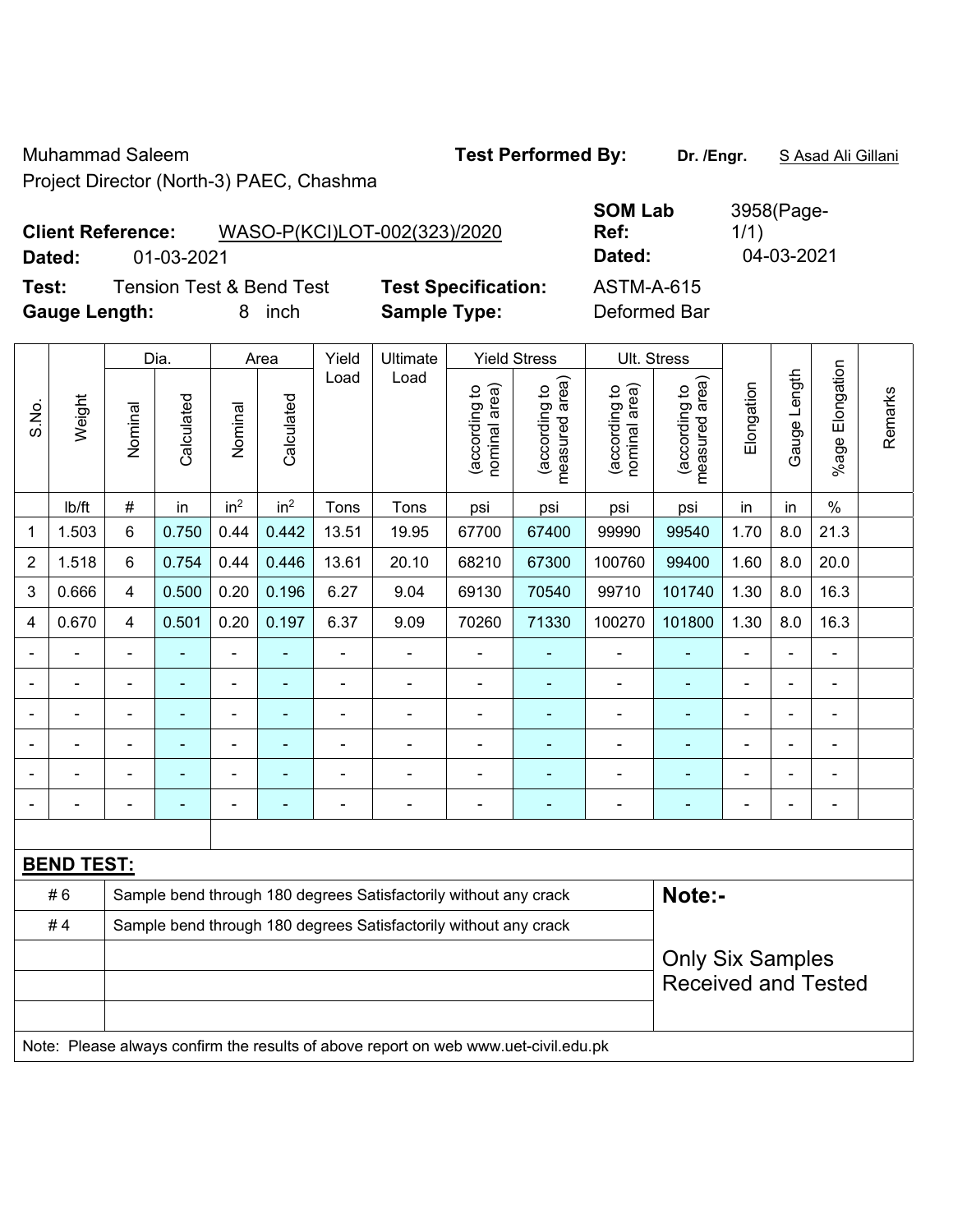Tameer Construction (Pvt) Ltd **Test Performed By:** Dr. /Engr. **S. Asad Ali Gillani** Lahore

## **Client Reference:** TCPL/CONST-63D/1079/1785 **Dated:** 01-03-2021 **Dated:** 04-03-2021

**Test:** Tension Test & Bend Test **Test Specification:** ASTM-A-615 **Gauge Length:** 8 inch **Sample Type:** Deformed Bar

|       |                   | Dia.                                                             |            | Area            |                 | Yield          | Ultimate                                                                            |                                | <b>Yield Stress</b>                         | Ult. Stress                    |                                 |                |                |                       |         |
|-------|-------------------|------------------------------------------------------------------|------------|-----------------|-----------------|----------------|-------------------------------------------------------------------------------------|--------------------------------|---------------------------------------------|--------------------------------|---------------------------------|----------------|----------------|-----------------------|---------|
| S.No. | Weight            | Nominal                                                          | Calculated | Nominal         | Calculated      | Load           | Load                                                                                | nominal area)<br>(according to | (according to<br>neasured area)<br>measured | nominal area)<br>(according to | (according to<br>measured area) | Elongation     | Gauge Length   | Elongation<br>$%$ age | Remarks |
|       | Ib/ft             | $\#$                                                             | in         | in <sup>2</sup> | in <sup>2</sup> | Tons           | Tons                                                                                | psi                            | psi                                         | psi                            | psi                             | in             | in             | $\%$                  |         |
| 1     | 2.650             | 8                                                                | 0.996      | 0.79            | 0.779           | 24.13          | 34.48                                                                               | 67360                          | 68310                                       | 96250                          | 97610                           | 1.40           | 8.0            | 17.5                  |         |
| 2     | 2.679             | 8                                                                | 1.001      | 0.79            | 0.787           | 26.61          | 36.19                                                                               | 74280                          | 74560                                       | 101030                         | 101410                          | 1.40           | 8.0            | 17.5                  |         |
| 3     | 1.502             | $6\phantom{1}$                                                   | 0.749      | 0.44            | 0.441           | 14.04          | 18.62                                                                               | 70360                          | 70200                                       | 93350                          | 93140                           | 1.20           | 8.0            | 15.0                  |         |
| 4     | 1.532             | 6                                                                | 0.757      | 0.44            | 0.450           | 15.21          | 19.59                                                                               | 76240                          | 74540                                       | 98210                          | 96020                           | 1.10           | 8.0            | 13.8                  |         |
| 5     | 0.685             | $\overline{\mathbf{4}}$                                          | 0.506      | 0.20            | 0.201           | 6.17           | 9.27                                                                                | 68010                          | 67670                                       | 102180                         | 101670                          | 1.30           | 8.0            | 16.3                  |         |
| 6     | 0.669             | $\overline{\mathbf{4}}$                                          | 0.501      | 0.20            | 0.197           | 6.20           | 9.33                                                                                | 68350                          | 69390                                       | 102860                         | 104420                          | 1.30           | 8.0            | 16.3                  |         |
|       |                   |                                                                  |            | $\blacksquare$  |                 |                |                                                                                     |                                |                                             | $\blacksquare$                 |                                 |                |                | Ē,                    |         |
|       |                   | $\blacksquare$                                                   | ۰          | ÷               | $\blacksquare$  | $\blacksquare$ | $\blacksquare$                                                                      | $\blacksquare$                 | $\blacksquare$                              | $\blacksquare$                 | ÷                               | $\blacksquare$ | $\blacksquare$ | $\blacksquare$        |         |
|       |                   | $\blacksquare$                                                   | L.         | ÷,              | ä,              | ÷              | $\blacksquare$                                                                      | ä,                             | $\blacksquare$                              | $\blacksquare$                 | ä,                              | $\blacksquare$ | L,             | $\blacksquare$        |         |
|       |                   | $\blacksquare$                                                   |            | $\blacksquare$  | $\blacksquare$  |                |                                                                                     | $\blacksquare$                 | ÷                                           | $\blacksquare$                 | ٠                               | $\blacksquare$ | Ē,             | ä,                    |         |
|       |                   |                                                                  |            |                 |                 |                |                                                                                     |                                |                                             |                                |                                 |                |                |                       |         |
|       | <b>BEND TEST:</b> |                                                                  |            |                 |                 |                |                                                                                     |                                |                                             |                                |                                 |                |                |                       |         |
|       | #8                |                                                                  |            |                 |                 |                | Sample bend through 180 degrees Satisfactorily without any crack                    |                                |                                             |                                | Note:-                          |                |                |                       |         |
|       | #6                |                                                                  |            |                 |                 |                | Sample bend through 180 degrees Satisfactorily without any crack                    |                                |                                             |                                |                                 |                |                |                       |         |
|       | #4                | Sample bend through 180 degrees Satisfactorily without any crack |            |                 |                 |                |                                                                                     |                                |                                             | <b>Only Nine Samples</b>       |                                 |                |                |                       |         |
|       |                   |                                                                  |            |                 |                 |                |                                                                                     |                                |                                             |                                | <b>Received and Tested</b>      |                |                |                       |         |
|       |                   |                                                                  |            |                 |                 |                |                                                                                     |                                |                                             |                                |                                 |                |                |                       |         |
|       |                   |                                                                  |            |                 |                 |                | Note: Please always confirm the results of above report on web www.uet-civil.edu.pk |                                |                                             |                                |                                 |                |                |                       |         |

**SOM Lab Ref:**  3959(Page-1/1)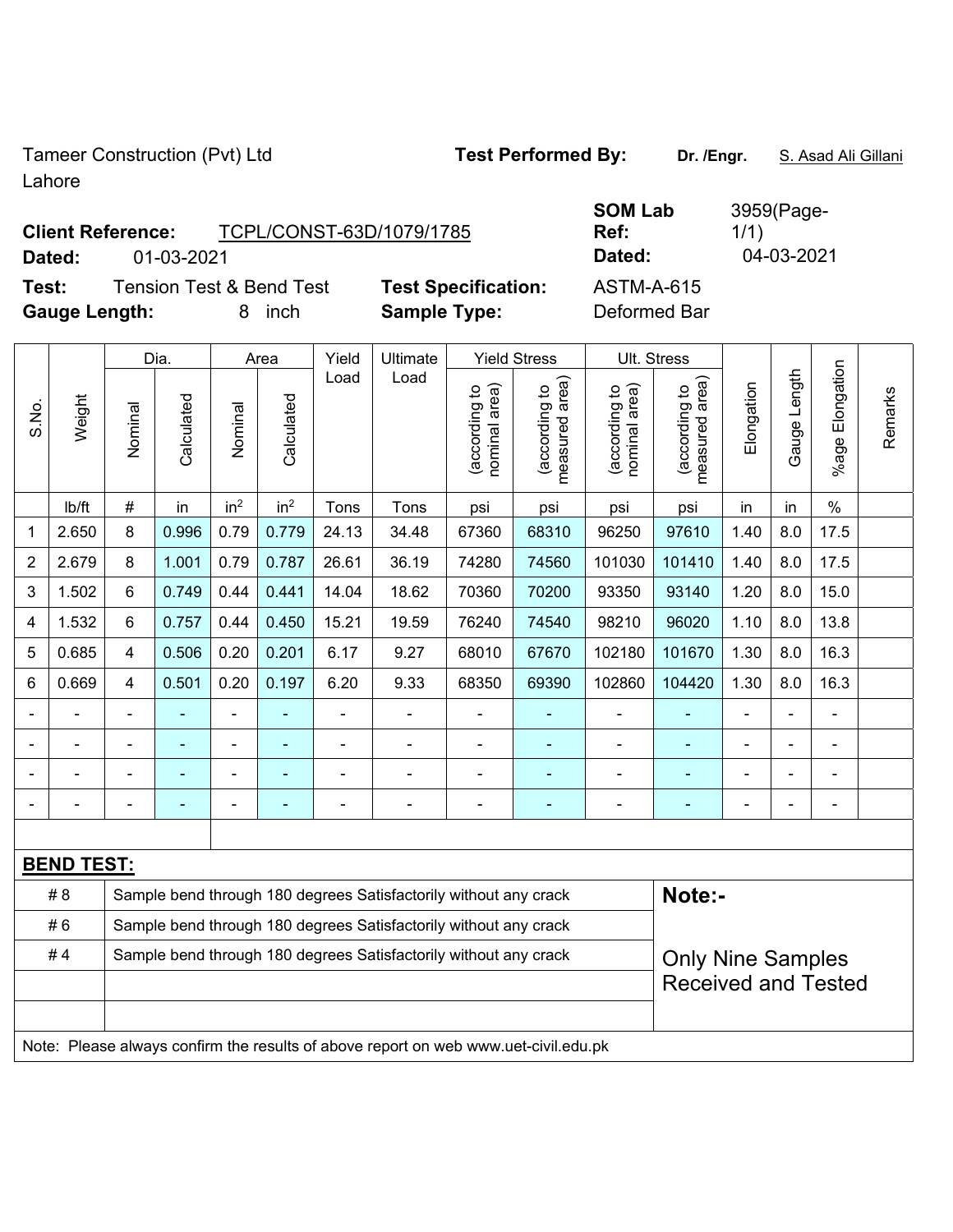Project Manager, **Test Performed By:** Dr. /Engr. **S. Asad Ali Gillani** 

Primier Developer, Lyallpur Galleria Faisalabad

| <b>Client Reference:</b>                      | -LG-FSD    |                                                   | <b>SOM Lab</b><br>Ref:            | 3960(Page-<br>1/1) |
|-----------------------------------------------|------------|---------------------------------------------------|-----------------------------------|--------------------|
| 02-03-2021<br>Dated:                          |            |                                                   | Dated:                            | 04-03-2021         |
| Test:<br>Tension Test<br><b>Gauge Length:</b> | inch<br>8. | <b>Test Specification:</b><br><b>Sample Type:</b> | <b>ASTM-A-615</b><br>Deformed Bar |                    |

|              |                   | Dia.                                           |                        | Area            |                                | Yield                           | Ultimate                                                                            | <b>Yield Stress</b>             |                            | Ult. Stress                  |                       |                         |     |                |  |
|--------------|-------------------|------------------------------------------------|------------------------|-----------------|--------------------------------|---------------------------------|-------------------------------------------------------------------------------------|---------------------------------|----------------------------|------------------------------|-----------------------|-------------------------|-----|----------------|--|
| S.No.        | Weight            | Calculated<br>Calculated<br>Nominal<br>Nominal | Load                   | Load            | nominal area)<br>(according to | measured area)<br>(according to | nominal area)<br>(according to                                                      | measured area)<br>(according to | Elongation                 | Gauge Length                 | Elongation<br>$%$ age | Remarks                 |     |                |  |
|              | lb/ft             | $\#$                                           | in                     | in <sup>2</sup> | in <sup>2</sup>                | Tons                            | Tons                                                                                | psi                             | psi                        | psi                          | psi                   | in                      | in  | $\frac{0}{0}$  |  |
| $\mathbf{1}$ | 2.595             | 8                                              | 0.986                  | 0.79            | 0.763                          | 29.58                           | 37.16                                                                               | 82590                           | 85510                      | 103730                       | 107400                | 1.20                    | 8.0 | 15.0           |  |
| 2            | 2.577             | 8                                              | 0.982                  | 0.79            | 0.757                          | 28.64                           | 36.60                                                                               | 79970                           | 83450                      | 102170                       | 106620                | 1.00                    | 8.0 | 12.5           |  |
| 3            | 1.487             | 6                                              | 0.746                  | 0.44            | 0.437                          | 12.64                           | 17.99                                                                               | 63360                           | 63800                      | 90180                        | 90800                 | 1.30                    | 8.0 | 16.3           |  |
| 4            | 1.468             | 6                                              | 0.741                  | 0.44            | 0.431                          | 12.39                           | 17.69                                                                               | 62080                           | 63380                      | 88650                        | 90500                 | 1.40                    | 8.0 | 17.5           |  |
| 5            | 0.601             | 4                                              | 0.475                  | 0.20            | 0.177                          | 5.50                            | 7.46                                                                                | 60700                           | 68590                      | 82290                        | 92980                 | 1.20                    | 8.0 | 15.0           |  |
| 6            | 0.591             | 4                                              | 0.471                  | 0.20            | 0.174                          | 5.68                            | 7.44                                                                                | 62610                           | 71970                      | 82060                        | 94320                 | 1.30                    | 8.0 | 16.3           |  |
|              |                   | L,                                             | ÷,                     | ÷,              | ä,                             | $\blacksquare$                  | $\blacksquare$                                                                      | ä,                              | ÷                          | $\blacksquare$               | ÷,                    | ä,                      |     | $\blacksquare$ |  |
|              |                   |                                                |                        | $\blacksquare$  |                                | L,                              | ä,                                                                                  | $\blacksquare$                  | ۰                          | $\blacksquare$               | ٠                     |                         |     | $\blacksquare$ |  |
|              |                   |                                                |                        |                 |                                |                                 | $\blacksquare$                                                                      | $\blacksquare$                  |                            | $\blacksquare$               | $\blacksquare$        | $\blacksquare$          |     |                |  |
|              |                   | $\blacksquare$                                 |                        | ÷               | $\blacksquare$                 | $\blacksquare$                  | $\blacksquare$                                                                      | $\blacksquare$                  | $\blacksquare$             | $\qquad \qquad \blacksquare$ | $\blacksquare$        | $\blacksquare$          |     | $\blacksquare$ |  |
|              |                   |                                                |                        |                 |                                |                                 |                                                                                     |                                 |                            |                              |                       |                         |     |                |  |
|              | <b>BEND TEST:</b> |                                                |                        |                 |                                |                                 |                                                                                     |                                 |                            |                              |                       |                         |     |                |  |
|              |                   |                                                | No Bend test performed |                 |                                |                                 |                                                                                     |                                 |                            |                              | Note:-                |                         |     |                |  |
|              |                   |                                                |                        |                 |                                |                                 |                                                                                     |                                 |                            |                              |                       |                         |     |                |  |
|              |                   |                                                |                        |                 |                                |                                 |                                                                                     |                                 |                            |                              |                       | <b>Only Six Samples</b> |     |                |  |
|              |                   |                                                |                        |                 |                                |                                 |                                                                                     |                                 | <b>Received and Tested</b> |                              |                       |                         |     |                |  |
|              |                   |                                                |                        |                 |                                |                                 |                                                                                     |                                 |                            |                              |                       |                         |     |                |  |
|              |                   |                                                |                        |                 |                                |                                 | Note: Please always confirm the results of above report on web www.uet-civil.edu.pk |                                 |                            |                              |                       |                         |     |                |  |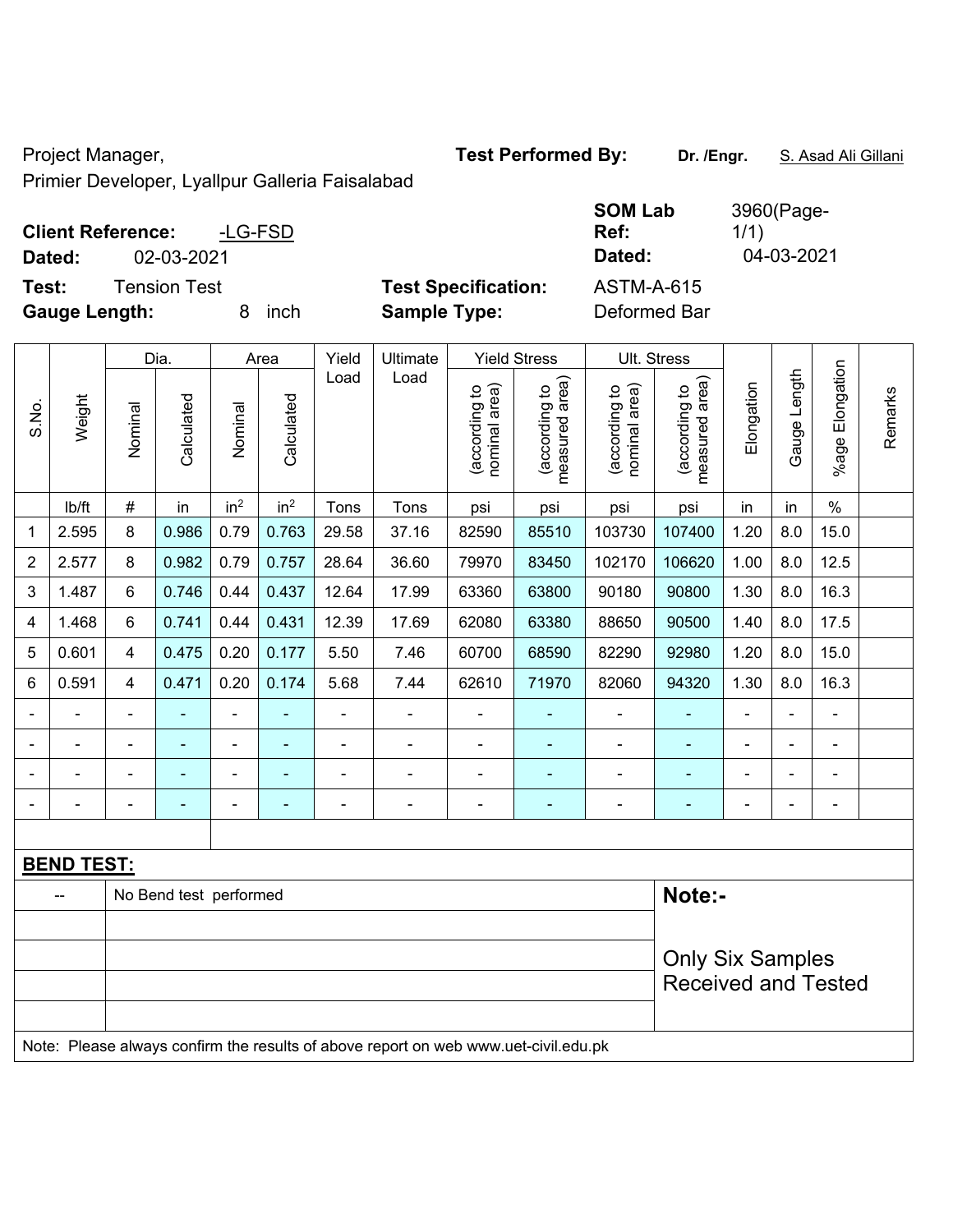Abdul Ghafar **Test Performed By:** Dr. /Engr. **S. Asad Ali Gillnai** Abdul Ghafar

Project Manager Liberty Builders, Lahore

## **Client Reference:** ST/UET/ 20210304

**Test:** Tension Test **Test Specification:** ASTM-A-615

**SOM Lab Ref:**  3957(Page-1/1) **Dated:** 04-03-2021 **Dated:** 04-03-2021

**Gauge Length:** 8 inch **Sample Type:** Deformed Bar( AF & SJ- Steel)

|                |                   |                | Dia.           | Area            |                 | Yield | Ultimate                                                                            |                                | <b>Yield Stress</b>                         |                                | Ult. Stress                     |                |                |                       |           |
|----------------|-------------------|----------------|----------------|-----------------|-----------------|-------|-------------------------------------------------------------------------------------|--------------------------------|---------------------------------------------|--------------------------------|---------------------------------|----------------|----------------|-----------------------|-----------|
| S.No.          | Weight            | Nominal        | Calculated     | Nominal         | Calculated      | Load  | Load                                                                                | nominal area)<br>(according to | (according to<br>neasured area)<br>measured | (according to<br>nominal area) | (according to<br>measured area) | Elongation     | Gauge Length   | Elongation<br>$%$ age | Remarks   |
|                | lb/ft             | $\#$           | in             | in <sup>2</sup> | in <sup>2</sup> | Tons  | Tons                                                                                | psi                            | psi                                         | psi                            | psi                             | in             | in             | $\frac{0}{0}$         |           |
| 1              | 2.428             | 8              | 0.953          | 0.79            | 0.714           | 23.96 | 31.50                                                                               | 66880                          | 74000                                       | 87940                          | 97300                           | 1.50           | 8.0            | 18.8                  | SJ        |
| $\overline{2}$ | 2.666             | 8              | 0.998          | 0.79            | 0.783           | 25.13 | 34.02                                                                               | 70150                          | 70780                                       | 94970                          | 95810                           | 1.70           | 8.0            | 21.3                  | SJ        |
| 3              | 2.445             | 8              | 0.957          | 0.79            | 0.719           | 26.47 | 34.10                                                                               | 73910                          | 81210                                       | 95190                          | 104590                          | 1.20           | 8.0            | 15.0                  | <b>AF</b> |
| 4              | 0.660             | $\overline{4}$ | 0.497          | 0.20            | 0.194           | 7.37  | 9.40                                                                                | 81270                          | 83790                                       | 103640                         | 106850                          | 0.90           | 8.0            | 11.3                  | AF        |
| 5              | 0.671             | $\overline{4}$ | 0.501          | 0.20            | 0.197           | 7.71  | 9.58                                                                                | 84980                          | 86280                                       | 105670                         | 107270                          | 0.90           | 8.0            | 11.3                  |           |
| 6              | 0.662             | $\overline{4}$ | 0.498          | 0.20            | 0.195           | 7.24  | 9.40                                                                                | 79810                          | 81860                                       | 103640                         | 106300                          | 1.00           | 8.0            | 12.5                  |           |
|                |                   | ä,             | ä,             | $\blacksquare$  |                 | ä,    | ÷,                                                                                  |                                | ÷,                                          | ÷,                             | ÷,                              | $\blacksquare$ | $\blacksquare$ | ä,                    |           |
|                |                   |                | $\blacksquare$ | $\blacksquare$  |                 |       |                                                                                     |                                |                                             |                                | L,                              |                |                | $\blacksquare$        |           |
|                |                   |                |                |                 |                 |       |                                                                                     |                                |                                             |                                |                                 |                |                |                       |           |
|                |                   |                |                | ۰               |                 | ÷     | $\blacksquare$                                                                      | $\blacksquare$                 | ٠                                           | $\blacksquare$                 | $\overline{a}$                  | $\blacksquare$ | $\blacksquare$ | $\overline{a}$        |           |
|                |                   |                |                |                 |                 |       |                                                                                     |                                |                                             |                                |                                 |                |                |                       |           |
|                | <b>BEND TEST:</b> |                |                |                 |                 |       |                                                                                     |                                |                                             |                                |                                 |                |                |                       |           |
|                | # 8               |                |                |                 |                 |       | Sample bend through 180 degrees Satisfactorily without any crack                    |                                |                                             |                                | Note:-                          |                |                |                       |           |
|                | #4                |                |                |                 |                 |       | Sample bend through 180 degrees Satisfactorily without any crack                    |                                |                                             |                                |                                 |                |                |                       |           |
|                |                   |                |                |                 |                 |       |                                                                                     |                                |                                             |                                | <b>Only Eight Samples</b>       |                |                |                       |           |
|                |                   |                |                |                 |                 |       |                                                                                     |                                |                                             |                                | <b>Received and Tested</b>      |                |                |                       |           |
|                |                   |                |                |                 |                 |       |                                                                                     |                                |                                             |                                |                                 |                |                |                       |           |
|                |                   |                |                |                 |                 |       | Note: Please always confirm the results of above report on web www.uet-civil.edu.pk |                                |                                             |                                |                                 |                |                |                       |           |